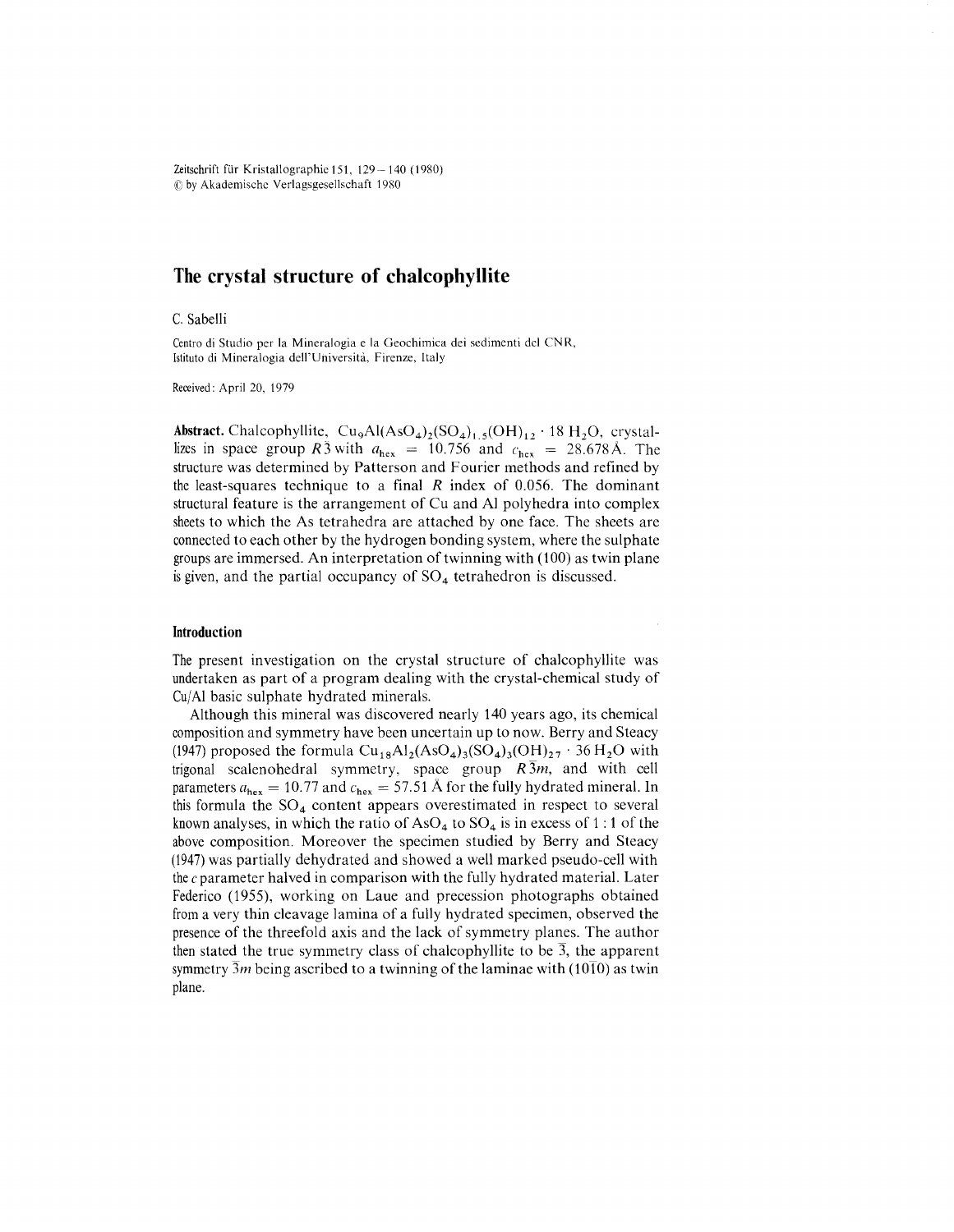The specimen studied in the present investigation appears to be a twinned and partially dehydrated cha1cophyllite. The crystal structure determination leads to the chemical formula:

 $Cu_9Al(AsO_4)_2(SO_4)_{1.5}(OH)_{12} \cdot 18 H_2O.$ 

## **Experimental**

A sample of cha1cophyllite from Cornwall, England (No. 9772, Mineralogical Museum, Florence University), was used for the present work. The crystals are thin emerald-green plates, flattened parallel {0001}, with rhombohedral aspect. Attempts to find un twinned crystals were unsuccessful. The sample used for the unit cell determination and intensity data collection was an irregular platy fragment with a roughly triangular shape. The unit cell edges, determined from 25 high-angle reflections measured on a single-crystal diffractometer, are  $a_{\text{hex}} = 10.756(2)$  and  $c_{\text{hex}} = 28.678(4)$  Å. The true space group was determined by extracting from the composite pattern of the twinned crystal the set of reflections due to one individual. The only observed systematic extinctions are of the type *hkil* with  $-h+k+l \neq 3n$ ; this allows the space group to be  $R_3$  or  $R_3$ . The first one was chosen for structure determination and subsequently it was found to be correct.

Intensities of 2206 reflections from the whole twinned crystal were collected on a Philips 4-circle automatic diffractometer with graphitemonochromated Mo*K* $\alpha$  radiation, in the range  $2^{\circ} < \theta < 25^{\circ}$ , with  $\omega$ -scan technique, scan range of 1.5°, and scan speed of  $0.055 s^{-1}$ . Intensities were corrected for Lorentz and polarization effects. Because of the small size and of the complex shape of the crystal no absorption correction was applied; however, a partial compensation was achieved by averaging the intensities of equivalent reflections and of reflections belonging to both individuals of the twin.

As is illustrated in the following section, the 2206 starting 'twinned' reflections are considerably reduced after the handling and the averaging, obtaining an 'untwinned' set of data. Of the 1131 independent reflections 978 only were judged to be actually measured according to the criterion *I*  $> 5\sigma$  *(I).* 

Scattering factor curves for all atoms were taken from International Tables for X-ray Crystallography IV (1974). All computing was performed on the CII-l0070 computer of Florence University.

The summarized crystal data are:

Formula:  $Cu_9Al(AsO_4)_2(SO_4)_{1.5}(OH)_{12} \cdot 18 H_2O$ 

$$
a_{\text{hex}} = 10.756(2); c_{\text{hex}} = 28.678(4) \text{ Å}; \text{ space group } R\overline{3}.
$$
  
\n
$$
V = 2873.3 \text{ Å}^3; \text{ FW } 1548.8; Z = 3.
$$
  
\n
$$
D_x = 2.684 \text{ g cm}^{-3}; D_m \text{ (Federico, 1955)} = 2.69 \text{ g cm}^{-3}.
$$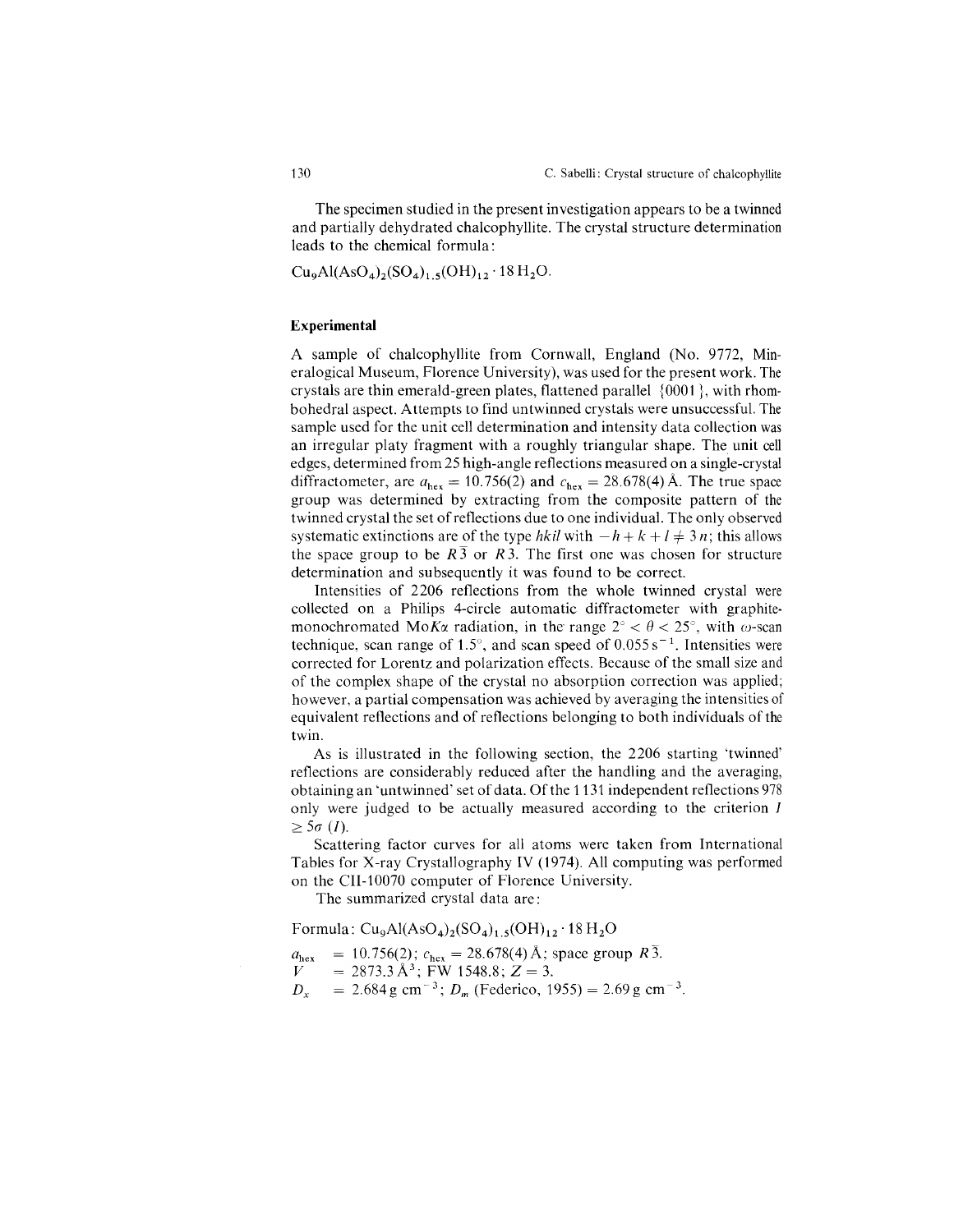## **Twinning**

Figure 1 reports the reflection population due to the whole twinned crystal and relative to reciprocal lattice layers with  $l = 3n + 1$  ( $l = 1, 4, 7, \ldots$ ). Layers with  $l = 3n + 2$  ( $l = 2, 5, 8...$ ) can be represented by the same figure with the only difference that solid circles substitute for open ones and *vice versa.* On the contrary the reciprocal lattice points of the layers with  $l = 3 n(l)$  $= 0, 3, 6...$ ) are not superimposed to the points of the above layers, but they occupy the sites which are left free in the scheme of Fig. 1. The effect of the twinning is to superimpose exactly the reflections of the type  $l = 3n$ , all the remaining ones constituting two well-separated sets of data.

Taking into account only the geometry of reciprocal lattice, two twin laws are possible. The first, with a twofold axis as twin operator perpendicular to thelayer lattice sketched in Fig. 1, makes *hkl* reflections of the *A* component related to  $hk\bar{l}$  reflections of the *B* component. The other possibility, with the twin plane (100) as reported in Fig. 1, has *hkl* reflections of the *A* component corresponding to  $k h l$  reflections of the *B* component. Comparing the nonsuperimposed data no relationship between *hkl* and *hkl* was observed, whereas a nearly constant ratio between the intensities of *hkl* and *khl* reflectionswas found. This leads to the conclusion that the two individuals of the twin are related by the (100) mirror plane. Therefore the second of the



Fig. 1. A layer of the reciprocal lattice of the twinned crystal of chalcophyllite. The numbering refers to the *h* and *k* Miller indices of reflections, with  $I = 3n + 1$ . Solid circles represent the reflections with  $-h + k + l = 3n$  belonging to the larger member of the twin *(A* individual); open circles those, with  $h - k + l = 3n$ , of the other member *(B* individual). The letter *m* denotes the mirror plane (100) which is the operator symmetry responsible for the twinning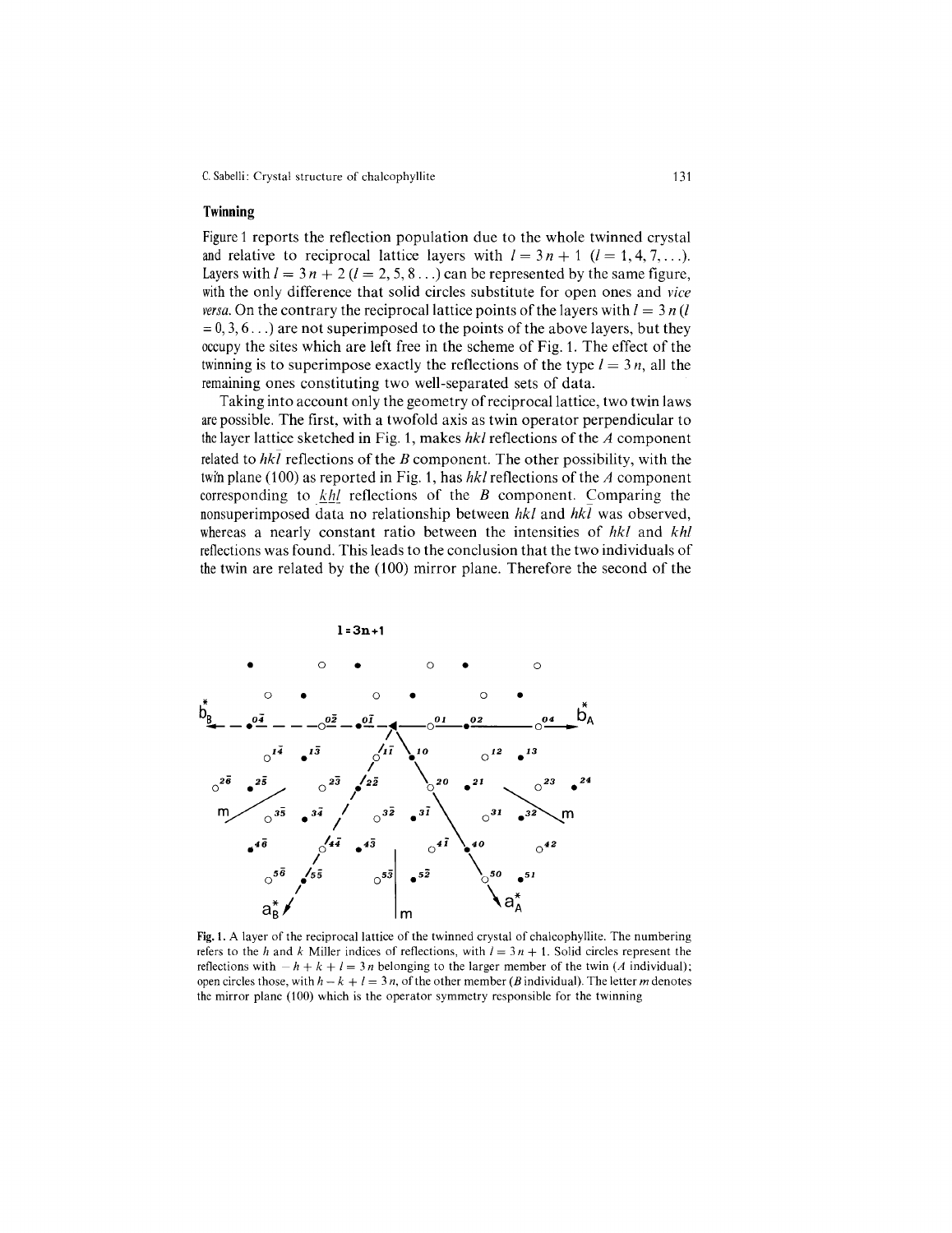above mentioned possibilities is true and Federico's statement was confirmed.

We have thus two different sets of data: reflections (with  $l \neq 3n$ ) attributable separately to *A* and *B* individuals, and reflections (with  $I = 3n$ ) overlapped by the twinning. From the intensities of 608 pairs of nonsuperimposed reflections of the first set, the relative volumes of the two individuals were easily computed. The knowledge of the volume ratio so determined  $(A/B = 2.65)$  allowed the composite intensities of the overlapped reflections to be subdivided into the intensities of *A* and *B* components, by solving the following expressions:

$$
I_{hkl} = I_{hkl}^A + I_{khl}^B
$$

 $I_{khl} = I_{khl}^A + I_{hkl}^B$ 

where *I* is the observed intensity of the twinned crystal and  $I^A$  and  $I^B$  are the intensities of the two superimposed reflections. A program for the CII-10070 computer was written to solve the above equations and to correct and average the set of all experimental data, in such a way as to obtain a homogeneous set of reflections, as if the whole crystal were untwinned.

## **Structure determination and refinement**

Assuming that, because of the micaceous aspect and the perfect {0001} cleavage of the crystals, dense sheets of Cu polyhedra are present in the structure of chalcophyllite and that the sheets are perpendicular to the  $c$  axis, a structural model with such copper-oxygen arrangement was chosen. This model, taken from the structure of serpierite  $Ca(Cu,Zn)_{4}(OH)_{6}(SO_{4})_{2}$ . 3 H20 (Sabelli and Zanazzi, 1968), was oriented in such a way as to fit the cell dimensions and the threefold symmetry of chalcophyllite. Owing to the threefold screw axis, three  $Cu - O$  sheets take place in the unit cell. They were located at  $z = \frac{1}{6}, \frac{1}{2}$ , and  $\frac{5}{6}$ .

The first remark was that a sheet with octahedral sites entirely occupied by copper requires the presence of 12 Cu atoms within the cell. This means that 36 atoms would take place in the whole unit cell, while 27 Cu atoms only are available on the basis of chemical analyses. This suggested that 9 out of the 12 possible octahedral sites were occupied by Cu atoms. The threefold axes were chosen to be free of Cu atoms, since such atoms as As, S, and Al are forced to take place on 3 and  $\overline{3}$  point symmetry because of their low number of positions.

The Cu and 0 atoms of the sheet contribute to the structure factor calculation only for reflections with  $h = k = 2n$  and  $h - k = 6n$ , showing the presence of a well-marked subcell. On the other hand these reflections are the strongest ones and it was considered helpful to leave out their contribution from the computation of a Patterson function. The highest peaks recognized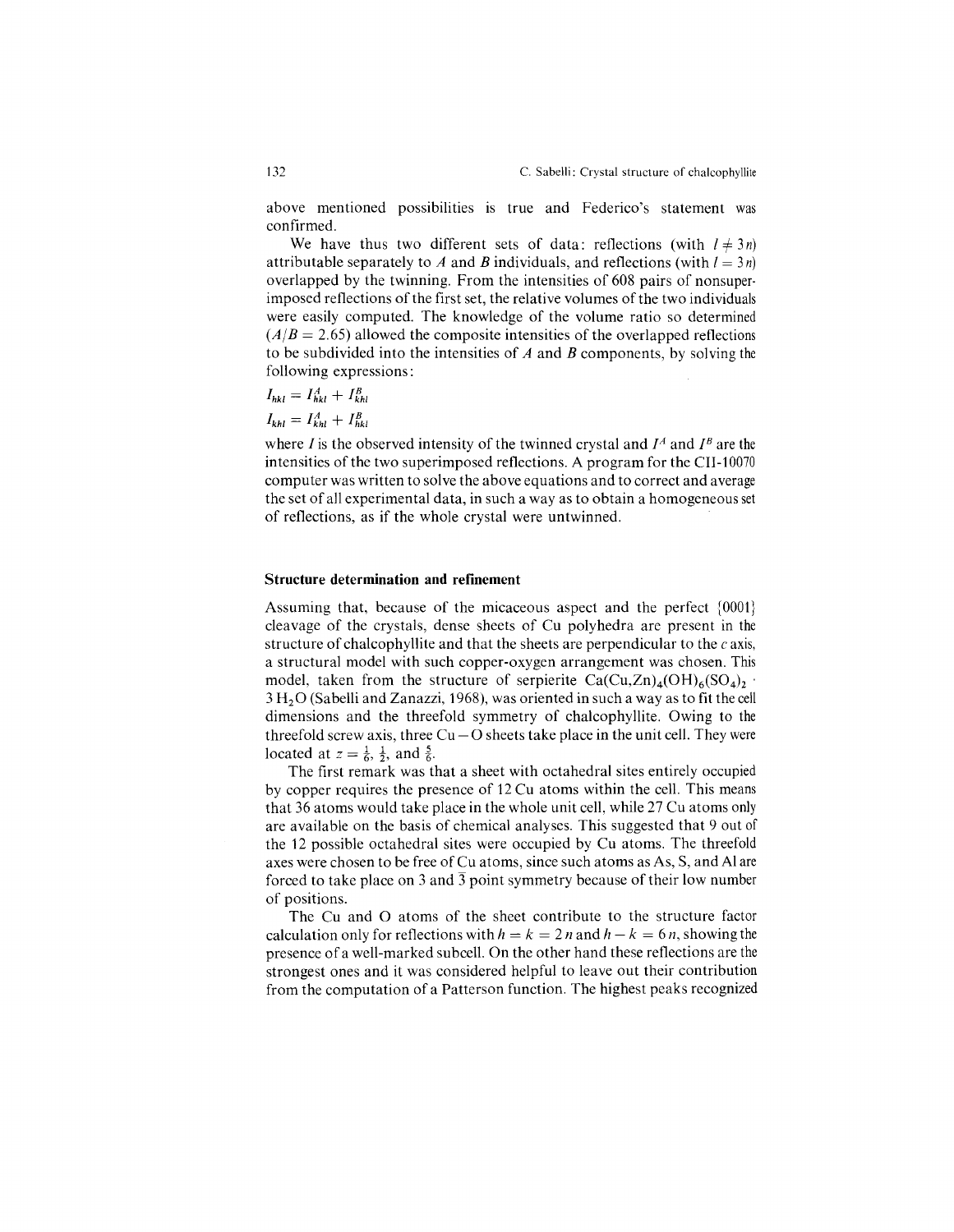| Atom                | x/a        | y/b        | z/c           | $B$ eq.<br>$(\AA^2)$ | $\beta_{11}$ | $\beta_{22}$   | $\beta_{33}$ | $\beta_{12}$ | $\beta_{13}$ | $\beta_{23}$                      |
|---------------------|------------|------------|---------------|----------------------|--------------|----------------|--------------|--------------|--------------|-----------------------------------|
| Cu(1)               |            |            | $\frac{1}{2}$ | 0.89                 | 41(13)       | 7(13)          | 73(2)        | $-11(10)$    | 14(3)        | 2(3)                              |
| Cu(2)               | 0.33719(7) | 0.17841(8) | 0.50598(3)    | 0.79                 | 36(10)       | 4(9)           | 68(1)        | 7(7)         | 18(2)        | 0(2)                              |
| As                  |            |            | 0.46011(5)    | 1.49                 | 228(10)      | 228            | 87(2)        | 114          |              |                                   |
| $S_{-}$             |            |            | 0.3257(2)     | 1.90                 | 498(41)      | 498            | 68(7)        | 249          |              |                                   |
| A1                  | $\theta$   |            | $\frac{1}{2}$ | 0.62                 | 2(29)        | $\overline{2}$ | 57(6)        |              |              |                                   |
| OH(1)               | 0.3246(4)  | 0.3481(4)  | 0.5278(2)     | 0.73                 | 147(47)      | 149(46)        | 36(6)        | 77(39)       | $-16(12)$    | 2(12)                             |
| O(2)                | 0.5218(4)  | 0.3333(4)  | 0.4822(2)     | 1.42                 | 127(47)      | 30(47)         | 106(8)       | $-11(39)$    | 15(15)       | 1(14)<br>$\overline{\phantom{0}}$ |
| H <sub>2</sub> O(3) | 0.3467(5)  | 0.4588(5)  | 0.4334(2)     | 2.33                 | 626(65)      | 538(62)        | 87(8)        | 278(55)      | 9(18)        | 18(18)                            |
| OH(4)               | 0.1296(4)  | 0.1620(4)  | 0.4639(2)     | 0.87                 | 100(47)      | 119(47)        | 57(6)        | 57(38)       | 14(13)       | 1(13)<br>$\overline{\phantom{a}}$ |
| O(5)                |            |            | 0.4037(3)     | 2.33                 | 541(71)      | 541            | 98(14)       | 270          |              |                                   |
| O(6)                |            |            | 0.3763(6)     | 4.17                 | 1104(164)    | 1104           | 148(29)      | 552          |              |                                   |
| O(7)                | 0.2253(9)  | 0.5253(9)  | 0.3081(3)     | 4.65                 | 945(129)     | 1081(140)      | 171(17)      | 225(102)     | $-71(35)$    | $-152(37)$                        |
| H <sub>2</sub> O(8) | 0.3324(9)  | 0.3563(9)  | 0.2876(3)     | 5.94                 | 2606(183)    | 1953(150)      | 98(13)       | 1400(132)    | $-79(30)$    | $-40(29)$                         |
| $H_2O(9)$           | 0.4137(8)  | 0.3088(9)  | 0.3727(3)     | 5.01                 | 1486(122)    | 1823(130)      | 156(12)      | 1172(105)    | $-188(30)$   | $-129(30)$                        |
| H(1)                | 0.330      | 0.352      | 0.558         |                      |              |                |              |              |              |                                   |
| H(2)                | 0.123      | 0.151      | 0.432         |                      |              |                |              |              |              |                                   |
| H(3)                | 0.343      | 0.528      | 0.415         |                      |              |                |              |              |              |                                   |
| H(4)                | 0.365      | 0.415      | 0.405         |                      |              |                |              |              |              |                                   |
| H(5)                | 0.303      | 0.413      | 0.289         |                      |              |                |              |              |              |                                   |
| H(6)                | 0.420      | 0.398      | 0.306         |                      |              |                |              |              |              |                                   |
| H(7)                | 0.312      | 0.252      | 0.368         |                      |              |                |              |              |              |                                   |
| H(8)                | 0.506      | 0.317      | 0.378         |                      |              |                |              |              |              |                                   |

**Table 1.** Positional and thermal parameters ( $\times$  10<sup>5</sup>). The anisotropic temperature factor is:  $\exp - (h^2 \beta_{11} + k^2 \beta_{22} + l^2 \beta_{33} + 2hk \beta_{12} + 2hl \beta_{13} + \frac{C_1 \beta_{13} + 2hk \beta_{23}}{2}$ 

 $\int$  $^{\circ}$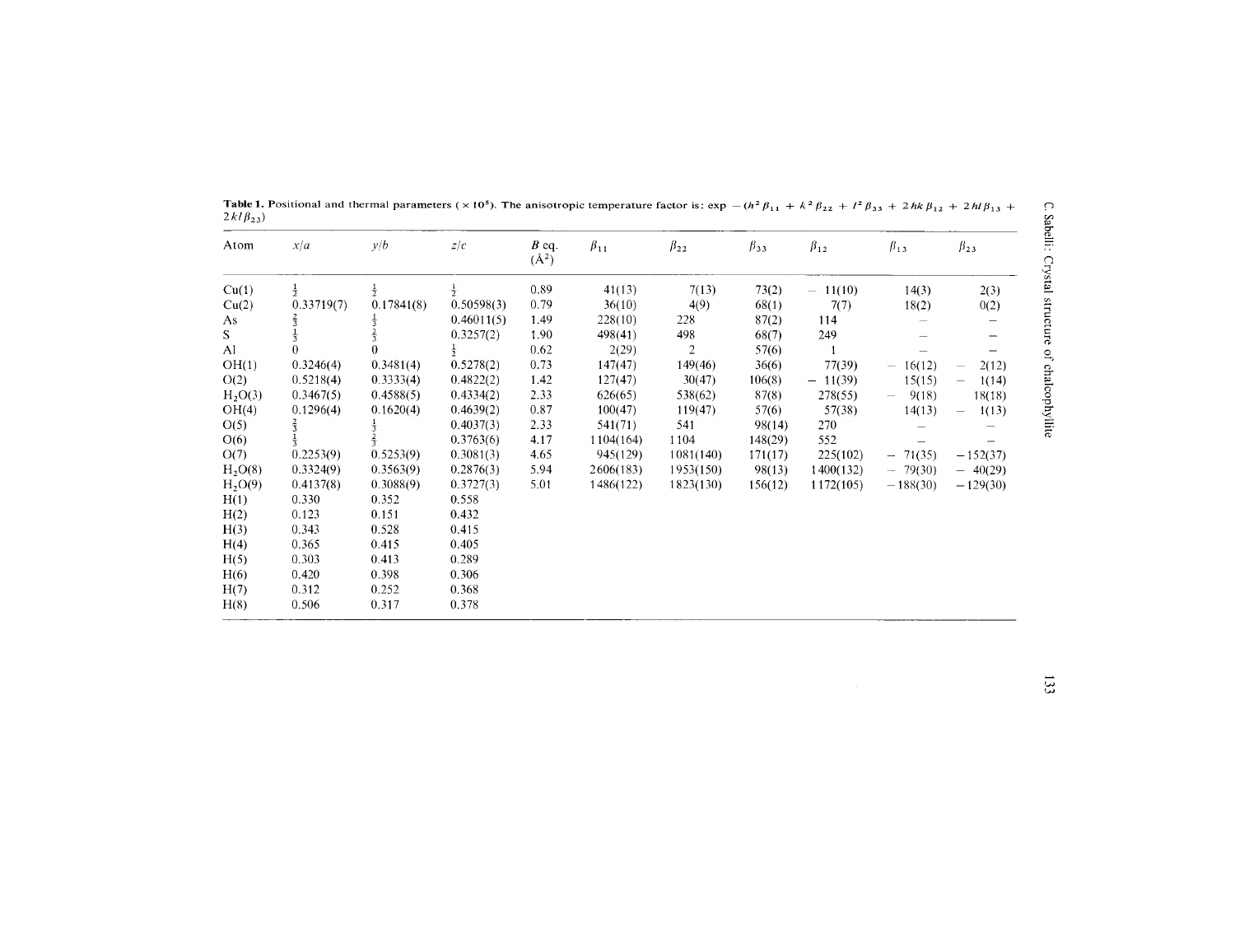on this synthesis were assigned to  $As - As$ ,  $As - S$ , and  $As - O$  vectors. The coordinates of As and S, together with five oxygens and the two asymmetric Cu atoms, were used as a starting point for structure factor calculation. The Al atom and the remaining four oxygen atoms were located from Fourier syntheses, and the initial *R* index of 0.33 lowered to 0.18.

During three full-matrix isotropic  $(R = 0.13)$  and one anisotropi  $(R = 0.08)$  cycles of refinement the temperature factor for S atom and for the oxygen atoms of the tetrahedron, namely  $O(6)$  on the three fold axis and  $O(7)$ triplicated by the same axis, was observed to increase steadily to values too high for such atoms. This increase led to an attempt to refine the site occupancy of atoms of the  $SO_4$  group. The S site occupancy lowered to values close to 0.75 while only a little decrease for 0(6) and 0(7) occurred. The *R* index dropped to 0.068. At this stage a final electron density difference map gave useful indication for positioning five out of the eight hydrogen atoms in the structure. The remaining three H atoms, all falling in positive but too wide areas, were placed in calculated positions at about 1A from the donor atom and approximately along the donor-acceptor line. Because of inconsistencies in their shifts, the H atom positions could not be refined and their temperature factors were fixed at  $4 \text{ Å}^2$ . The last cycle of refinement resulted in a final *R* index of 0.056 for the 978 'observed' reflections  $(R = 0.068$  for all data).

Positional and thermal anisotropic parameters along with their standard deviations are given in Table 1. Observed and calculated structure factors were deposited at Akademische Verlagsgesellschaft, Wiesbaden.

#### **Description and discussion of the structure**

As already mentioned, the Cu atoms form edge-sharing polyhedra arranged in sheets parallel to (001), at  $z = \frac{1}{6}, \frac{1}{2}$ , and  $\frac{5}{6}$  (Fig. 2). The two independent Cu polyhedra exhibit the well known tetragonal distortion due to the Jahn-Teller effect, with bond lengths (Table 2) in good agreement with other structure determinations. The equatorial atoms of  $Cu(1)$  polyhedron, on an inversion center, are two oxygens and two hydroxyl oxygens (mean distance of 1.966 A) while the ones of  $Cu(2)$ , in a general position, are one oxygen and three hydroxyls (mean distance of 1.969 Å). The axial bonds, which involve two water oxygens for Cu(1) and a hydroxyl and a water oxygen in the Cu(2) polyhedron, range from 2.416 to 2.486 A. A considerable angular distortion can be observed mostly for the Cu(2) polyhedron, as evidenced by the  $O_{eq}$ Cu – O<sub>axial</sub> angles scattered in the range from 71.5 to 112.7°. This distortion is to be ascribed to the geometrical requirements of Al octahedra inserted within the sheets and of As tetrahedra stuck above and below them (Figs. 2 and 3).

As illustrated in Fig. 4 the  $Cu - O$  sheet in chalcophyllite has 3 unoccupied octahedral sites out of 12 available positions per unit cell. These holes house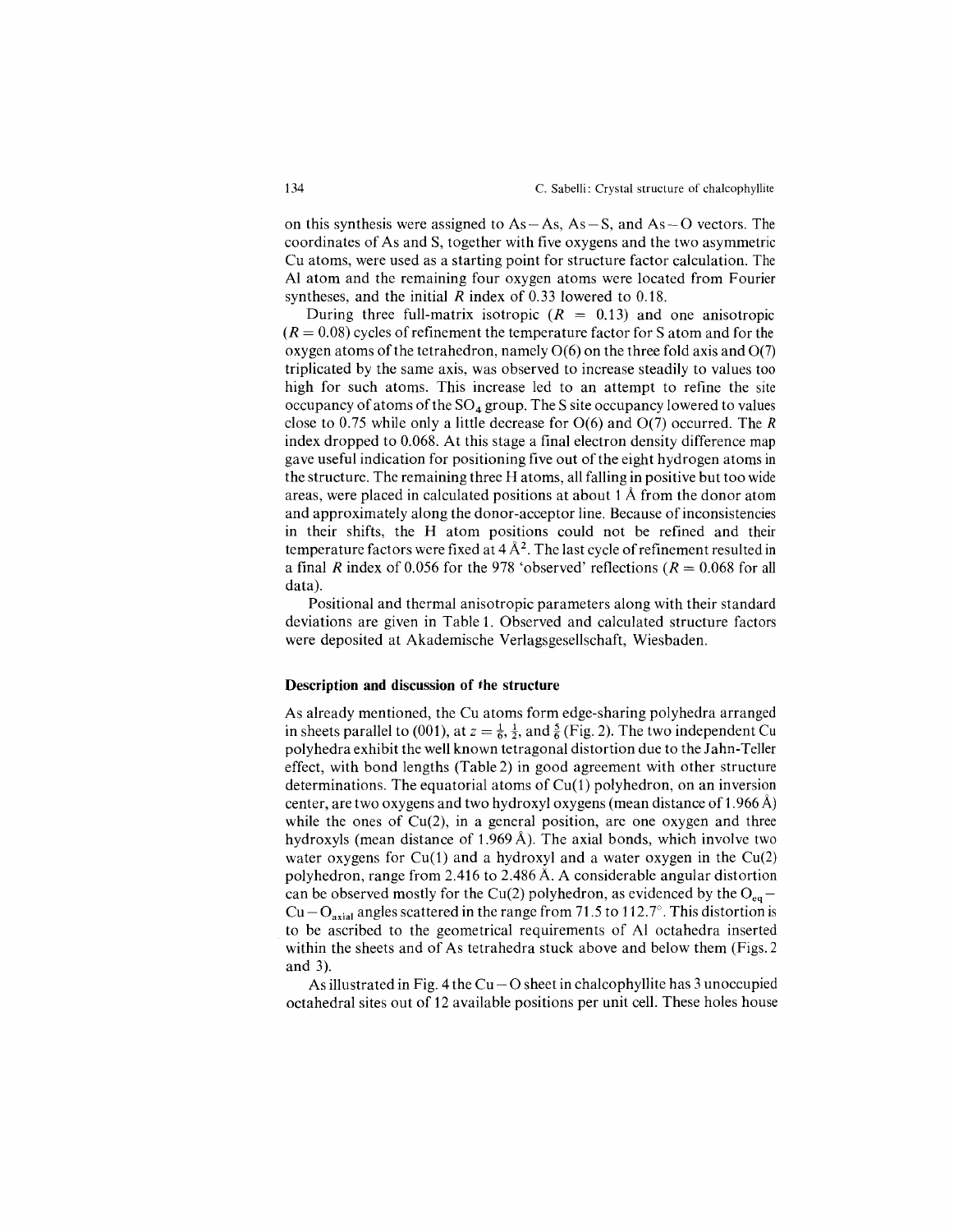

Fig. 2. A view of the layer structure of chalcophyllite. On the edges of the unit cell two Al octahedra among the Cu polyhedra of the intermediate sheet are represented. The As tetrahedra are attached above and below the sheets while the S tetrahedra and water molecules (solid circles) are located in between. Dashed lines indicate the threefold axes inside the unit cell.

Fig. 3. Atomic connection viewed along the  $c$  axis. Free water oxygens and hydrogen atoms are missing. The atom numbering is that of Table 1

the threefold axes of the structure. The Al atom lies on the  $\overline{3}$  point symmetry and so it binds six hydroxyl groups OH(4) to form a nearly regular octahedron participating in the sheet. The As atom is situated on the 3 point symmetry, just a little off the sheet, and binds three 0(2) oxygens, bonded also by  $Cu(1)$  and  $Cu(2)$ , and the  $O(5)$  oxygen outside the sheet. The As tetrahedra so formed are alternatively disposed above and below the sheet. The  $Cu - Cu$  approaches between neighboring ions are 3.001 and 3.184 Å for two different  $Cu(1)-Cu(2)$  distances and 3.161 Å for one  $Cu(2)-Cu(2)$  distance; the Cu(2)-Al distance is 3.147 Å.

Sheets of edge-sharing Cu coordination polyhedra are present in other basic copper minerals, but the sheet-type found in chalcophyllite shows a greater complexity and it is quite new. The  $Cu-O$  sheets in serpierite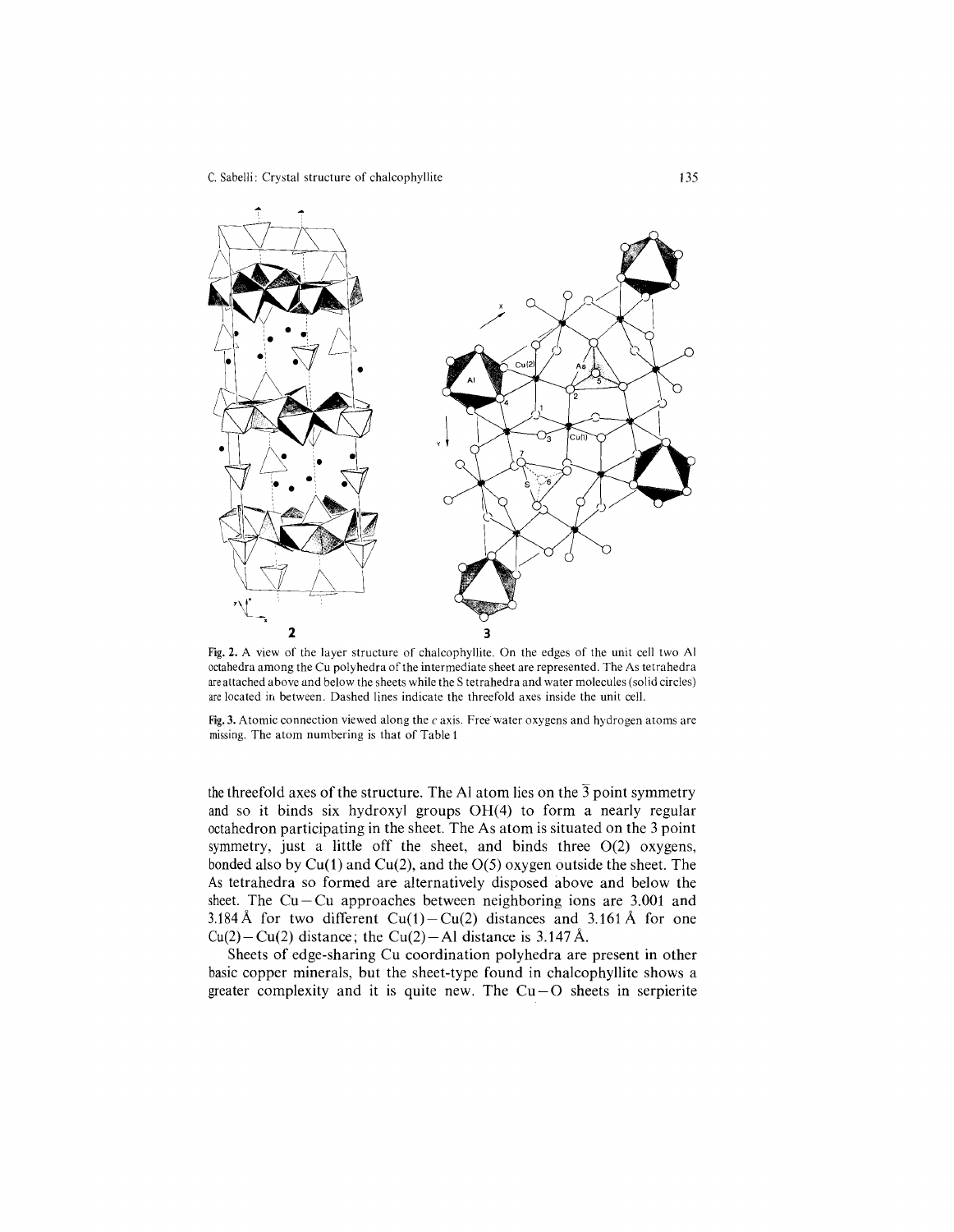| $Cu(1)$ polyhedron           |                     | Al octahedron                                          |                                   |  |
|------------------------------|---------------------|--------------------------------------------------------|-----------------------------------|--|
| $Cu(1) - OH(1)$              | $1.945(4) \times 2$ | $Al-OH(4)$                                             | $1.903(4) \times 6$               |  |
| $Cu(1) - O(2)$               | $1.987(5) \times 2$ | $OH(4) - OH(4,5)$                                      | 2.765(5)                          |  |
| $Cu(1) - H2O(3)$             | $2.416(6) \times 2$ | $OH(4) - OH(4,6)$                                      | 2.615(6)                          |  |
| $OH(1) - Cu(1) - O(2)$       | 81.4(2)             | $OH(4) - OH(4,8)$                                      | 2.766(6)                          |  |
| $OH(1) - Cu(1) - H2O(3)$     | 83.3(2)             | $OH(4) - Al - OH(4,5)$                                 | 93.2(2)                           |  |
| $OH(1) - Cu(1) - O(2,1)$     | 98.6(2)             | $OH(4) - Al - OH(4,6)$                                 | 86.8(2)                           |  |
| $OH(1) - Cu(1) - H2O(3,1)$   | 96.7(2)             |                                                        |                                   |  |
| $O(2) - Cu(1) - H2O(3)$      | 90.5(2)             | As tetrahedron                                         |                                   |  |
| $O(2) - Cu(1) - H_2O(3,1)$   | 89.5(2)             | $As-O(2)$                                              | $1.682(5) \times 3$               |  |
|                              |                     | $As - O(5)$                                            | 1.617(9)                          |  |
|                              |                     | $O(2)-O(5)$                                            | 2.737(9)                          |  |
| $Cu(2)$ polyhedron           |                     | $O(2)-O(2,4)$                                          | 2.699(7)                          |  |
| $Cu(2)-OH(4,6)$              | 1.951(3)            | $O(2) - As - O(5)$                                     | 112.1(2)                          |  |
| $Cu(2)-O(2)$                 | 1.968(4)            | $O(2) - As - O(2, 4)$                                  | 106.7(2)                          |  |
| $Cu(2)-OH(1,6)$              | 1.980(3)            |                                                        |                                   |  |
| $Cu(2) - OH(1)$              | 1.997(5)            |                                                        |                                   |  |
| $Cu(2)-OH(4)$                | 2.466(5)            | S tetrahedron                                          |                                   |  |
| $Cu(2) - H2O(3,6)$           | 2.486(6)            | $S - O(7)$                                             | $1.467(8) \times 3$               |  |
| $OH(1) - Cu(2) - O(2)$       | 80.5(2)             | $S - O(6)$                                             | 1.450(16)                         |  |
| $OH(1) - Cu(2) - OH(4)$      | 73.3(2)             | $O(6)-O(7)$                                            | 2.391(8)                          |  |
| $OH(1) - Cu(2) - OH(1,6)$    | 169.0(2)            | $O(7) - O(7,3)$                                        | 2.384(7)                          |  |
| $OH(1) - Cu(2) - H2O(3,6)$   | 109.2(2)            | $O(6) - S - O(7)$                                      | 110.2(4)                          |  |
| $OH(1)-Cu(2)-OH(4,6)$        | 96.8(1)             | $O(7) - S - O(7,3)$                                    | 108.8(5)                          |  |
| $O(2) - Cu(2) - OH(4)$       | 112.7(2)            |                                                        |                                   |  |
| $O(2) - Cu(2) - OH(1,6)$     | 94.8(2)             | Symmetry code                                          |                                   |  |
| $O(2) - Cu(2) - H_2O(3,6)$   | 91.9(2)             | none<br>$\boldsymbol{\chi}$                            | $\mathcal{V}$<br>$\boldsymbol{Z}$ |  |
| $O(2) - Cu(2) - OH(4,6)$     | 174.0(2)            | $1 - y$<br>$1 - x$<br>$\mathbf{1}$                     | $1-z$                             |  |
| $OH(4) - Cu(2) - OH(1,6)$    | 97.6(2)             | $rac{2}{3} - y$<br>$\overline{c}$<br>$\frac{1}{3} - x$ | z                                 |  |
| $OH(4) - Cu(2) - H2O(3,6)$   | 155.5(1)            | 3<br>$1 - y$                                           | $1+x-y$<br>z                      |  |
| $OH(4) - Cu(2) - OH(4,6)$    | 71.5(2)             | $\overline{4}$<br>$1 - y$<br>$x - y$                   | $\overline{z}$                    |  |
| $OH(1,6) - Cu(2) - H2O(3,6)$ | 80.8(2)             | 5<br>$-\nu$<br>$x - y$                                 | $\overline{z}$                    |  |
| $OH(1,6) - Cu(2) - OH(4,6)$  | 88.9(1)             | 6<br>$-x + v$<br>$\mathcal{V}$                         | $1-z$                             |  |
| $H2O(3,6) - Cu(2) - OH(4,6)$ | 83.9(2)             | $rac{2}{3} - x + y$<br>7<br>$rac{1}{3} + v$            | $rac{2}{3} - z$                   |  |
|                              |                     | 8<br>$-x+y$                                            | $-x$<br>$\overline{z}$            |  |

**Table 2.** Distances  $(A)$  and angles  $(\degree)$  in the coordination polyhedra

The second numbers in atom specifications refer to symmetry operations

 $Ca(Cu,Zn)_{4}(OH)_{6}(SO_{4})_{2}$  · 3 H<sub>2</sub>O (Sabelli and Zanazzi, 1968) and devillite  $CaCu<sub>4</sub>(OH)<sub>6</sub>(SO<sub>4</sub>)<sub>2</sub> · 3 H<sub>2</sub>O$  (Sabelli and Zanazzi, 1972) have the Cu sites completely occupied, with repetition unit  ${}_{\infty}^{2}$ [Cu<sub>2</sub>(OH)<sub>3</sub>O]<sup>-</sup>. The same crystalchemical formula characterizes the sheets found in ktenasite  $\text{Zn}_2(\text{Cu},\text{Zn})_8(\text{SO}_4)_4(\text{OH})_{12}$  . 12 H<sub>2</sub>O (Mellini and Merlino, 1978), while the sheets of posnjakite Cu<sub>4</sub>(SO<sub>4</sub>)(OH)<sub>6</sub> · H<sub>2</sub>O (Mellini and Merlino, 1979) have repeat unit  ${}_{\infty}^{2}$ [Cu<sub>4</sub>(OH)<sub>6</sub>(H<sub>2</sub>O)O]. Except for a partial substitution of Cu for Zn in serpierite and ktenasite and of O for  $H_2O$  in posnjakite, the crystalchemical formulae of these continuous sheets are the same. **In** chaJcophyllite, on the contrary, one quarter of the sheet sites is free of Cu allowing Al to take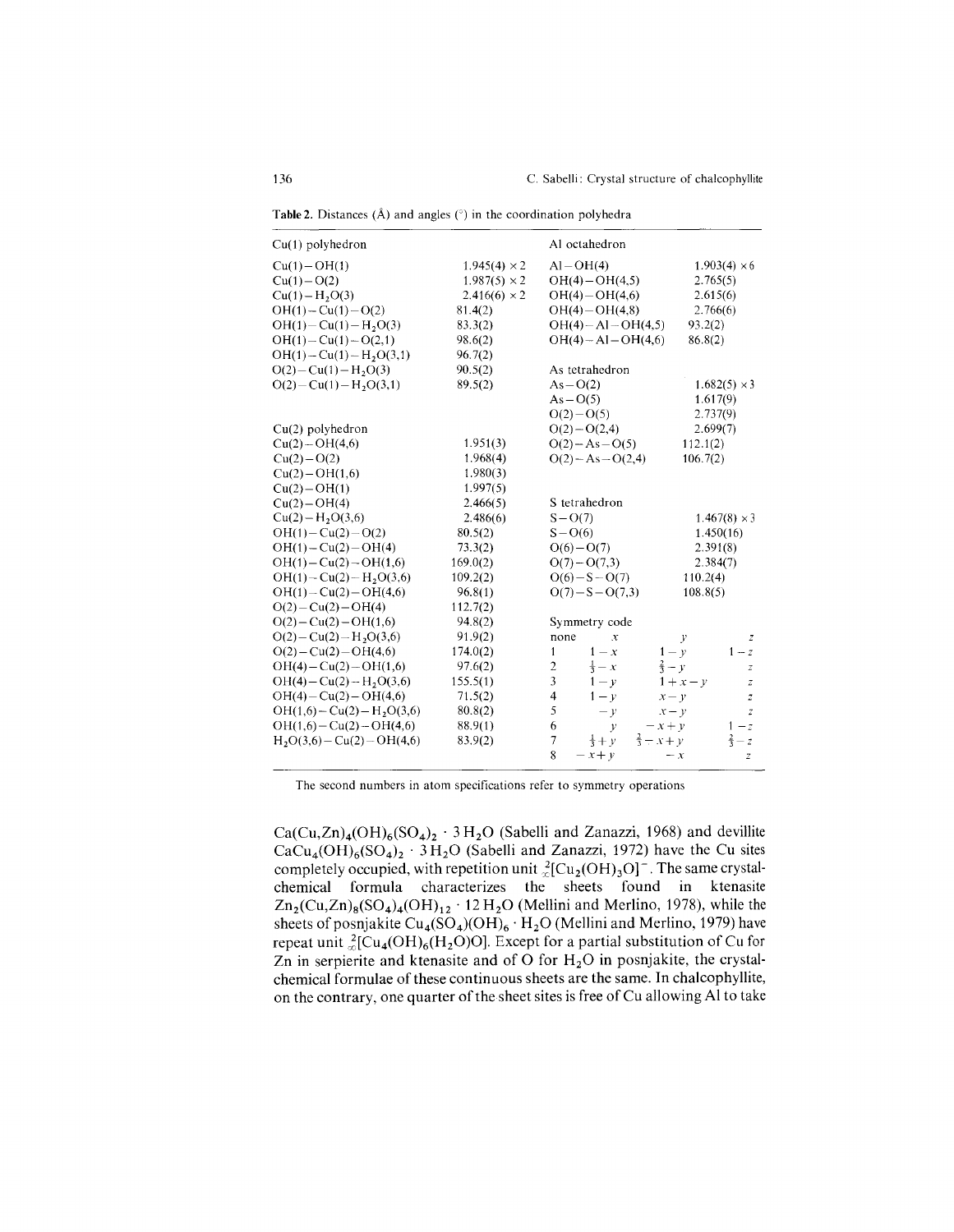

Fig. 4. The sheet of Cu polyhedra at  $z = \frac{1}{2}$  through 4 unit cells. Only 9 out of 12 possible octahedral sites in each unit cell are occupied by Cu atoms. The Al octahedra are located within the sheet, on the threefold axes at the origin of the unit cells (in the holes with an hexagonal **outline). The As tetrahedra, on the threefold axes at**  $x = \frac{2}{3}$  **and**  $y = \frac{1}{3}$ **, are attached by three wettices** above the sheet *(A* positions) and at  $x = \frac{1}{3}$  and  $y = \frac{2}{3}$  below the sheet *(B* positions)

place inside the sheet; As clings to the same sheet by one face of its tetrahedron. While Al atoms are therefore to be considered to participate **strictly** in the sheet, it is questionable if As tetrahedra too form a part of the the et or if they are to be regarded as appendices. Not considering As atoms as belonging to the sheet, the crystal-chemical formula can be written  $^{4}$ <sub>3</sub>[Cu<sub>9</sub>Al(OH)<sub>12</sub>(H<sub>2</sub>O)<sub>6</sub>O<sub>6</sub>]<sup>-3</sup>.

With regard to  $SO_4$  tetrahedron, the mean S - O bond length of 1.463 Å is quite similar to 1.473 Å, the average  $S - O$  distance of well-refined structures  $\text{wf}$  hydrated sulphates (Baur, 1964). The SO<sub>4</sub> groups are inserted (Figs. 2 and  $\delta$ ) between the Cu - Al sheets, together with the two free water molecules of the structure. A third water molecule,  $H_2O(3)$ , belongs to the sheet and its  $\alpha$ yygen is the farthest atom coordinated both by Cu(1) and Cu(2). As can be ken in Fig. 5 the H-bonding system is of particular relevance for the cohesion **bothe** structure. On the whole there are two free water molecules, one ligand water and two hydroxyls which supply the nine H-bonds of the asymmetric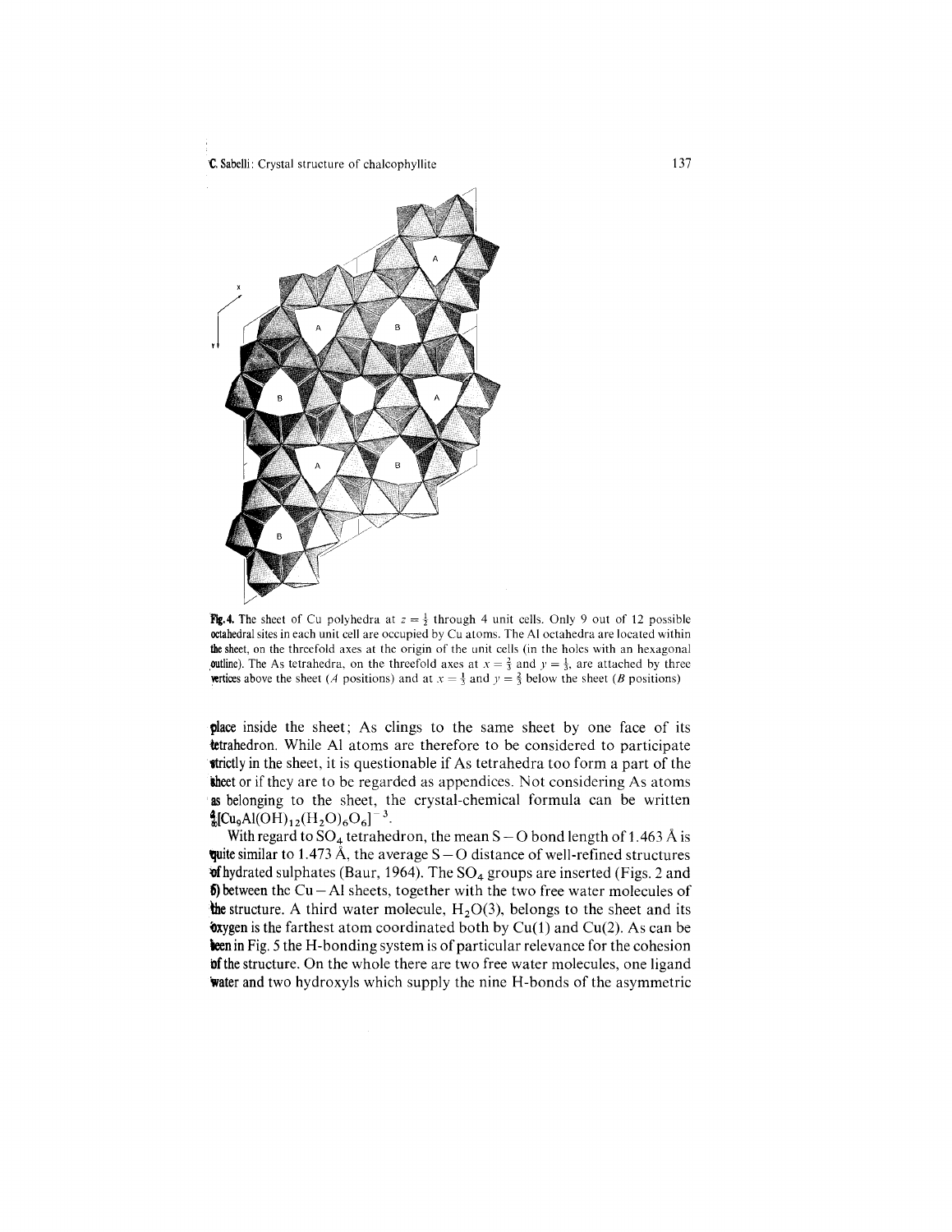

Fig. 5. Surroundings of a  $SO_4$  group, placed between two adjacent  $Cu - Al$  sheets on a threefold axis. Dots represent the H atoms and dotted lines indicate the H bonds. Thermal ellipsoids for all atoms represent the 50 $\%$  probability surfaces

unit (Table 3). There is an H-bond exceeding the eight independent hydrogens because the bond provided by  $H(6)$ , belonging to  $H<sub>2</sub>O(8)$ , was found to be most likely bifurcated on the basis of two possible *donor(D)-*  $\text{acceptor}(A)$  distances. Even the two related  $A - D - A$  angles are close to the water angle. The overall  $D-A$  average distance is 2.80 Å, the individual values ranging from 2.66 to 3.03 A. Only four of these distances are to be considered strong bonds after Brown's (1976) criterion, which fixes 2.73 A as the threshold between strong and weak H-bond.

Beside the greater complexity of chalcophyllite sheets in respect to the ones found in related basic copper sulphates, another important difference is provided by the position of  $SO_4$ . In other minerals the  $SO_4$  groups are always linked to the sheet by corner sharing: on one side in langite  $Cu_4(OH)_6SO_4 \cdot H_2O$  (Wappler, 1971) and in posnjakite and on both sides in serpierite, devilIite, and ktenasite, while in chalcophyllite they are isolated groups. This particular feature of the sulphate group, isolated and 'trapped' in a close net of H-bonds, js similar to the one observed in the structures of alunogen, the most hydrated aluminum sulphate (Menchetti and Sabelli, 1974), of apjohnite  $MnAl_2(SO_4)_4 \cdot 22 H_2O$ , a member of the halotrichite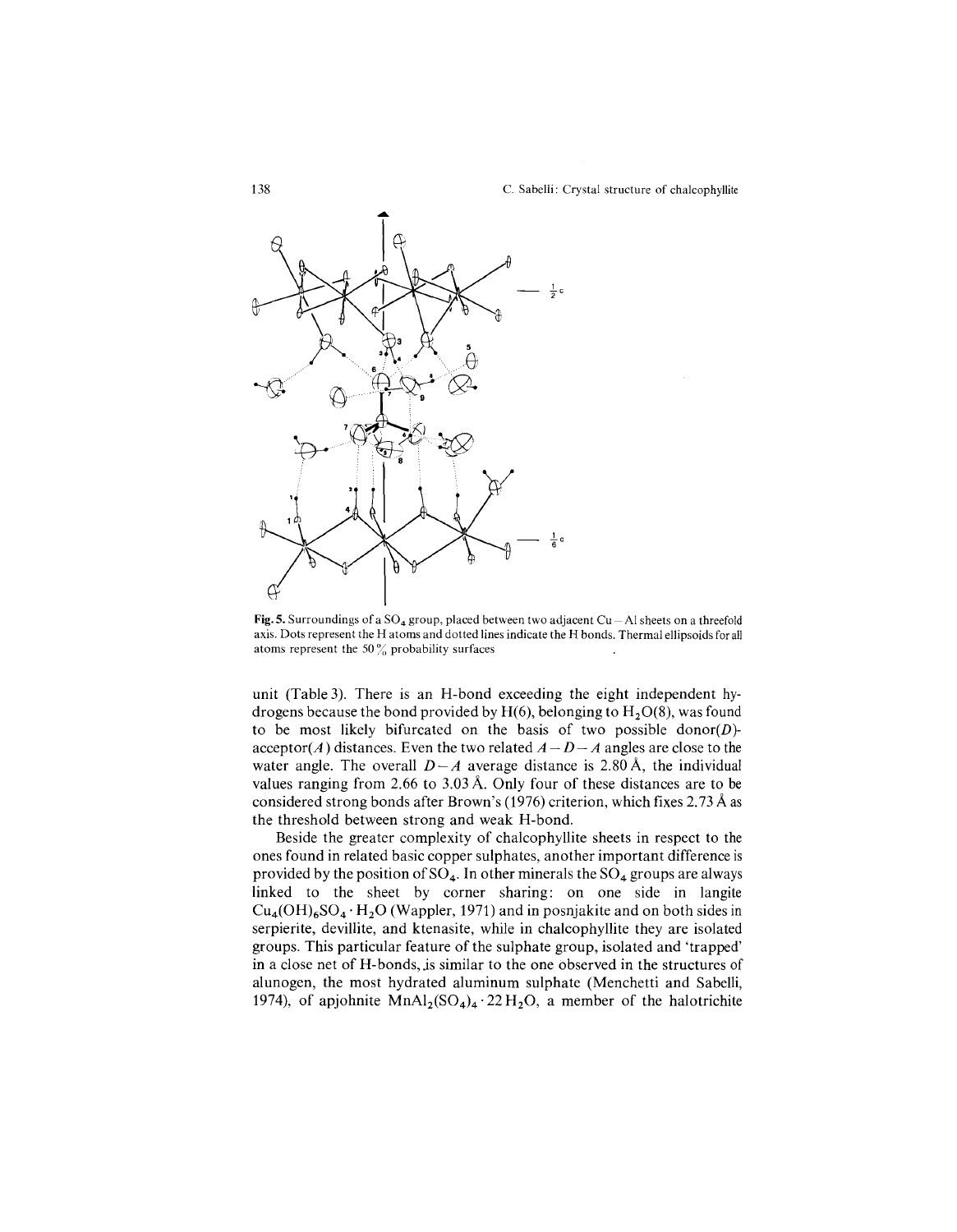|  | <b>Table 3.</b> Hydrogen bonds in chalcophyllite |  |  |  |
|--|--------------------------------------------------|--|--|--|
|--|--------------------------------------------------|--|--|--|

| Donor<br>atom<br>(D) | Hydrogen<br>atom | Acceptor<br>atom<br>(A) | Distance $(\AA)$ |      |             | Angle $(°)$          |                   |             |  |
|----------------------|------------------|-------------------------|------------------|------|-------------|----------------------|-------------------|-------------|--|
|                      |                  |                         | $DA$ $D-H$       |      | $H \dots A$ | $D -$<br>$H \dots A$ | A<br>$D \ldots A$ | $H - D - H$ |  |
| OH(1,1)              | H(1)             | $H_2O(8,7)$             | 2.70(1)          | 0.87 | 1.85        | 165                  |                   |             |  |
| OH(4)                | H(2)             | O(7,2)                  | 3.03(1)          | 0.92 | 2.11        | 175                  |                   |             |  |
| H <sub>2</sub> O(3)  | H(3)             | O(6)                    | 2.83(1)          | 0.93 | 1.90        | 179                  |                   |             |  |
| H <sub>2</sub> O(3)  | H(4)             | $H_2O(9)$               | 2.70(1)          | 1.01 | 1.74        | 158                  | 103.5(4)          | 91          |  |
| H <sub>2</sub> O(8)  | H(5)             | O(7)                    | 2.66(2)          | 0.82 | 1.86        | 165                  |                   |             |  |
| H <sub>2</sub> O(8)  | H(6)             | O(9)                    | 2.73(1)          | 0.97 | 2.12        | 118                  | 102.7(4)          | 106         |  |
|                      |                  | O(9,7)                  | 2.94(1)          |      | 2.17        | 135                  | 100.8(3)          |             |  |
| H <sub>2</sub> O(9)  | H(7)             | O(7,4)                  | 2.88(1)          | 0.96 | 1.92        | 179                  |                   |             |  |
| H <sub>2</sub> O(9)  | H(8)             | O(5)                    | 2.75(1)          | 0.96 | 1.80        | 165                  | 150.6(4)          | 151         |  |

series (Menchetti and Sabelli, 1976), and of aluminite  $\text{Al}_2(\text{OH})_4(\text{SO}_4) \cdot 7\,\text{H}_2\text{O}$ (Sabelli and Trosti Ferroni, 1978).

As can be seen in Fig. 5 there is a strong difference in the thermal behaviour of the  $SO_4$  tetrahedron and free water oxygens in respect to the atoms of Al and Cu polyhedra. The noticeable thermal motion affecting the atoms of the 'soft' part of the structure in comparison with the layer atoms, constituting the 'rigid' part, accounts for a clear weakness of the inter-sheet portion of the structure.

Furthermore, as observed during the last stage of the refinement, the site of the S atom is 75  $\%$  statistically occupied, while the O(6) and O(7) oxygens of the tetrahedron vary in their occupancies from 0.75 to 1.0. As the S site, even the O(6) and O(7) sites are most likely occupied at 75  $\frac{9}{20}$ , meaning 1.5 instead  $2 \text{ SO}_4$  groups in the formula units as the charge equilibrium needs. The relatively greater 0(6) and 0(7) site occupancies found in the refinement can be explained as a probable partial substitution of tetrahedral oxygens for additional water molecules. On the basis of the observed electron density residual areas on the *LF* maps, it is possible also for this replacement to take place in positions slightly shifted with respect to the ones found for 0(6) and 0(7).